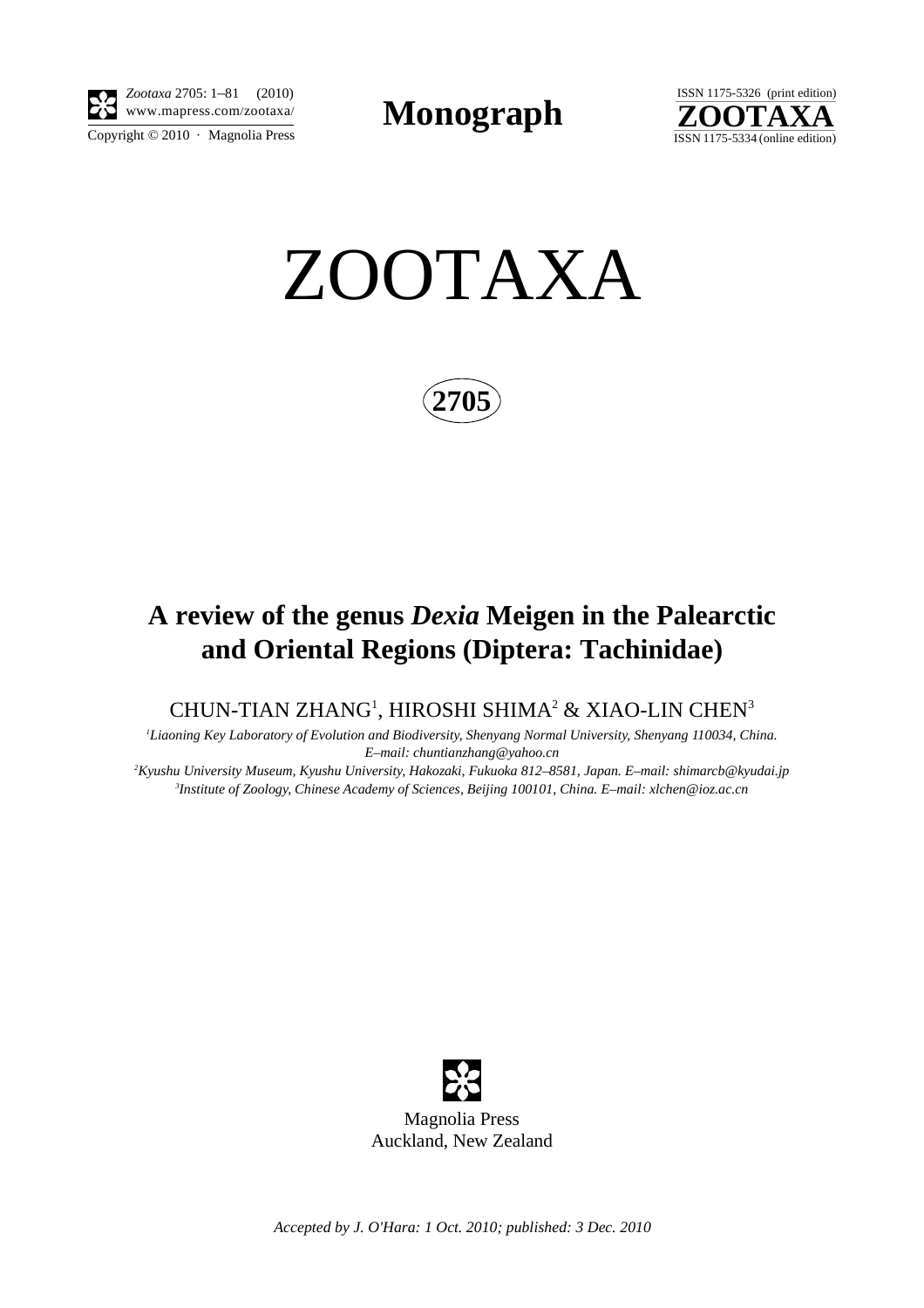Chun-Tian Zhang, Hiroshi Shima & Xiao-Lin Chen **A review of the genus** *Dexia* **Meigen in the Palearctic and Oriental Regions (Diptera: Tachinidae)** (*Zootaxa* 2705)

81 pp.; 30 cm. 3 Dec. 2010 ISBN 978-1-86977-629-9 (paperback) ISBN 978-1-86977-630-5 (Online edition)

FIRST PUBLISHED IN 2010 BY Magnolia Press P.O. Box 41-383 Auckland 1346 New Zealand e-mail: zootaxa@mapress.com http://www.mapress.com/zootaxa/

### © 2010 Magnolia Press

All rights reserved.

No part of this publication may be reproduced, stored, transmitted or disseminated, in any form, or by any means, without prior written permission from the publisher, to whom all requests to reproduce copyright material should be directed in writing.

This authorization does not extend to any other kind of copying, by any means, in any form, and for any purpose other than private research use.

ISSN 1175-5326 (Print edition) ISSN 1175-5334 (Online edition)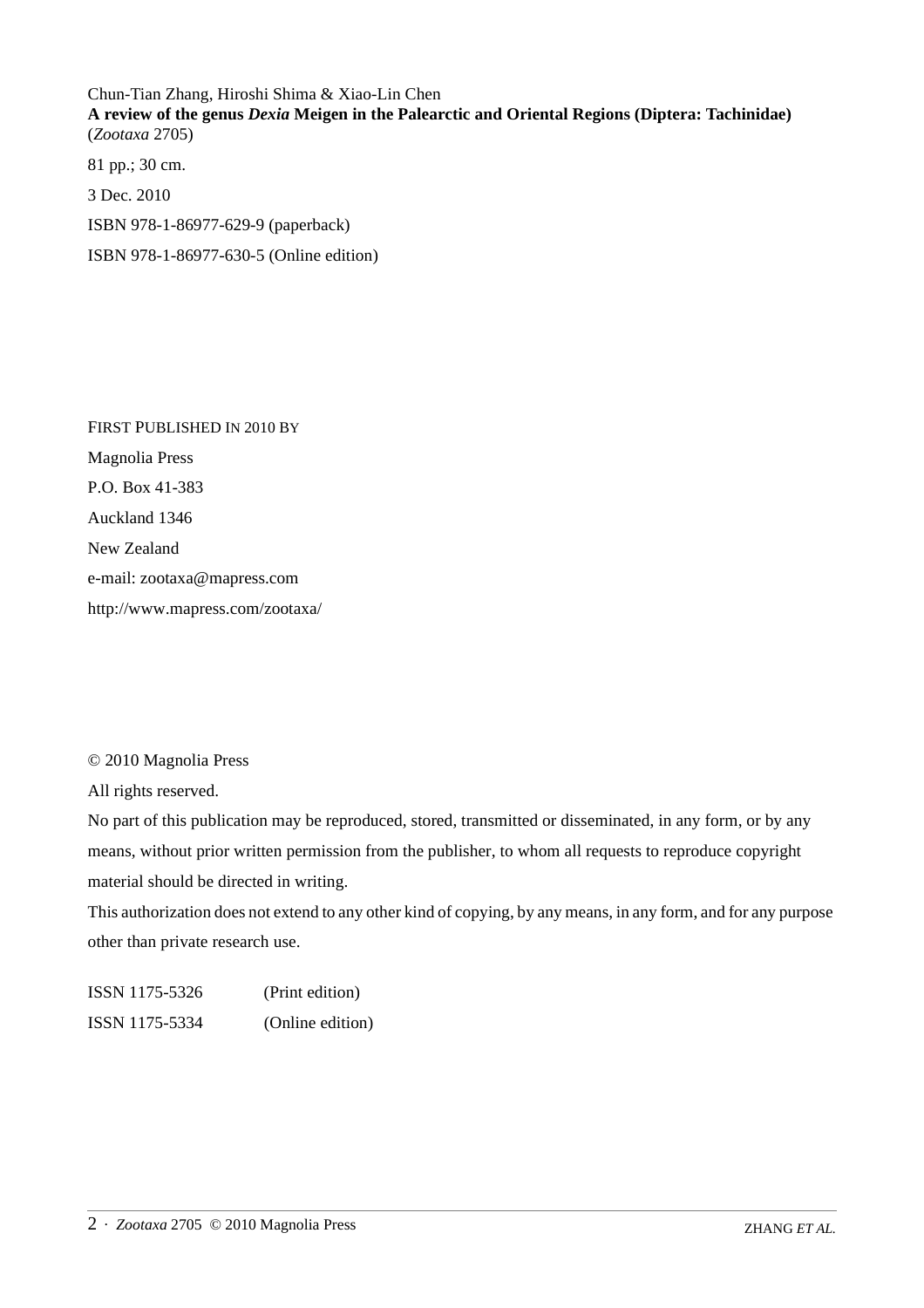#### **Table of contents**